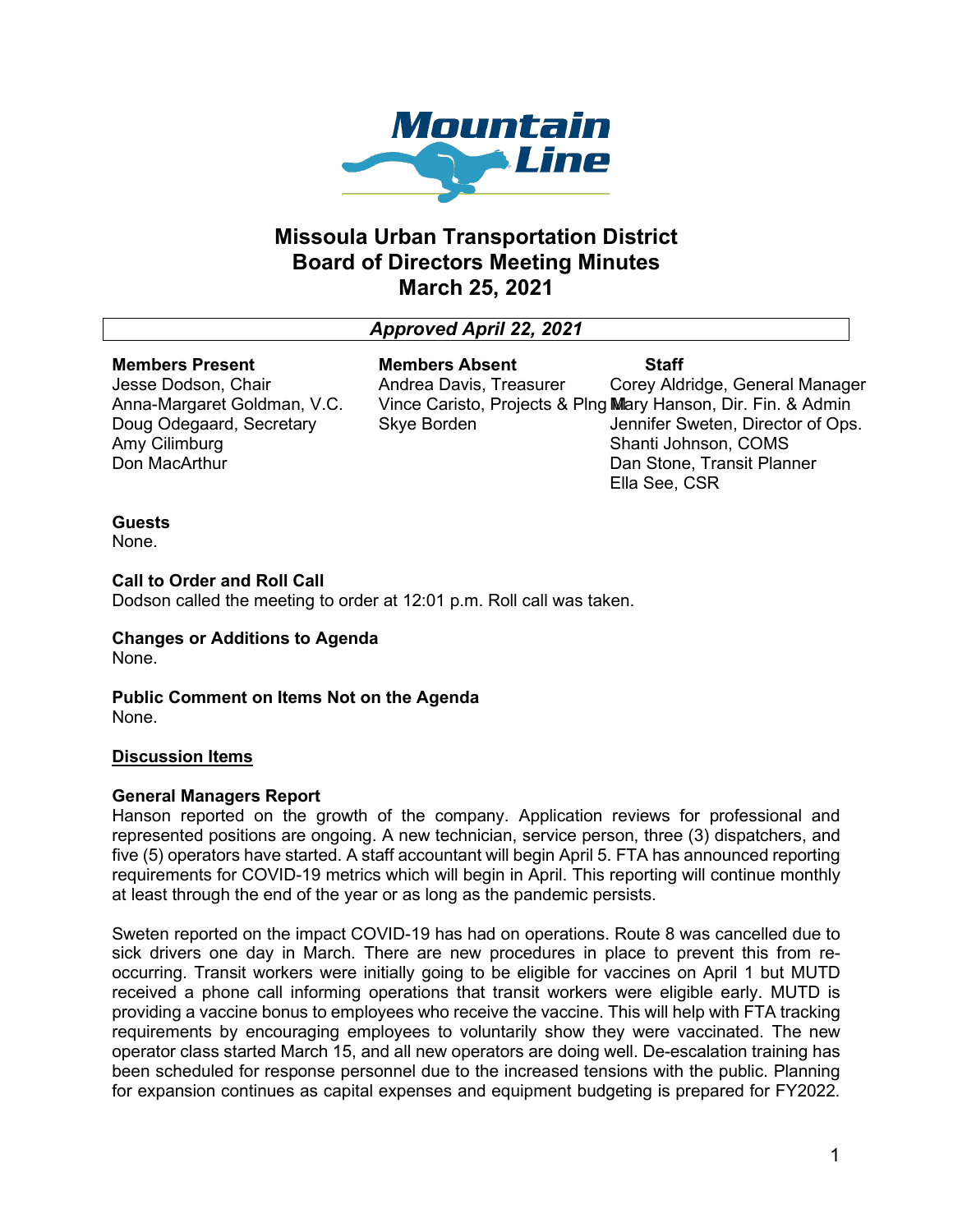Mountain Line is negotiating a new cleaning contract due to the inadequacy of the former cleaning company.

MacArthur inquired about the route 8 that did not run. Sweten explained it was due to low employee numbers and the restrictions put on paratransit due to the necessity of one-on-one transport. That has changed now due to vaccine distribution, so larger vehicles can be utilized now while still following social distancing procedures.

Johnson reported on the transit thank you campaign which continues until the end of March. There was a lot of great response including a letter from Senator Tester. There has been great community support with outside organizations. Mayor Engen made an official proclamation declaring March 21 Transit Operator Appreciation Day in Missoula. Different members of the team have been featured on social media. The creation of an art installation at the downtown transfer center is expected to start April 1 and will be finished April 30. There will be a first Friday designation ceremony May 7, 2021, press release forthcoming. MUTD is launching a "Spring Shift Campaign" at the beginning of April to market sustainable transportation and will be partnering with many sustainability organizations in Missoula. There will be multiple events planned for this. MUTD has been actively involved with the current legislative session. Discussions have begun with the Lifelong Learning Center and the International Rescue Committee to establish a transit specific English curriculum for refugees by summer.

Aldridge reported for planning. The Gillig buses arrival date is postponed a few weeks due to supply chain issues. Three (3) members of staff will be visiting the plant to verify build and specifications on the buses. Two (2) more buses from Gillig will go to production in August and be delivered in September. The two (2) New Flyer buses will also be delivered in September. Cushing Terrell is designing the electrical facility upgrades needed for the new charging dispensers. The bus stop improvement project is slated to begin in a couple weeks and end in July. ITS trial run was plagued with issues and MUTD is terminating the contract with GMV Syncromatics. Further information on the ITS system will be provided in the future. MUTD is in the final stages of design for remodel at Shakespeare location and the downtown transfer center. ASUM (sub-recipient) was awarded an FTA Low-No grant, and MUTD is the recipient responsible for implementing the grant. MUTD continues to work with the City of Missoula to find a new facility suitable to the growth of Mountain Line. There was a meeting with a team who work both with MUTD master facilities planning and the City of Missoula public works planning. There is a potential property towards the end of Scott St. that is seven (7) acres. Aldridge is working with Mayor Engen to set up a meeting with the property managers to inquire about the property.

MacArthur inquired about the seven-acre property as to whether or not it would be expandable Aldridge responded that it is bounded, but there is one side that could potentially be expanded. Cilimburg asked about the timing of the project. Aldridge explained the timeline is dependent on the property managers, but believes it will be open for sale within a year or two (2). At the rate of service expansion, the property would be potentially viable for an estimated 15 years.

# **Action Items**

# **February 25, 2021 Minutes**

MacArthur made a motion to approve the minutes from February 25, 2021 and Cilimburg seconded. The motion carried unanimously.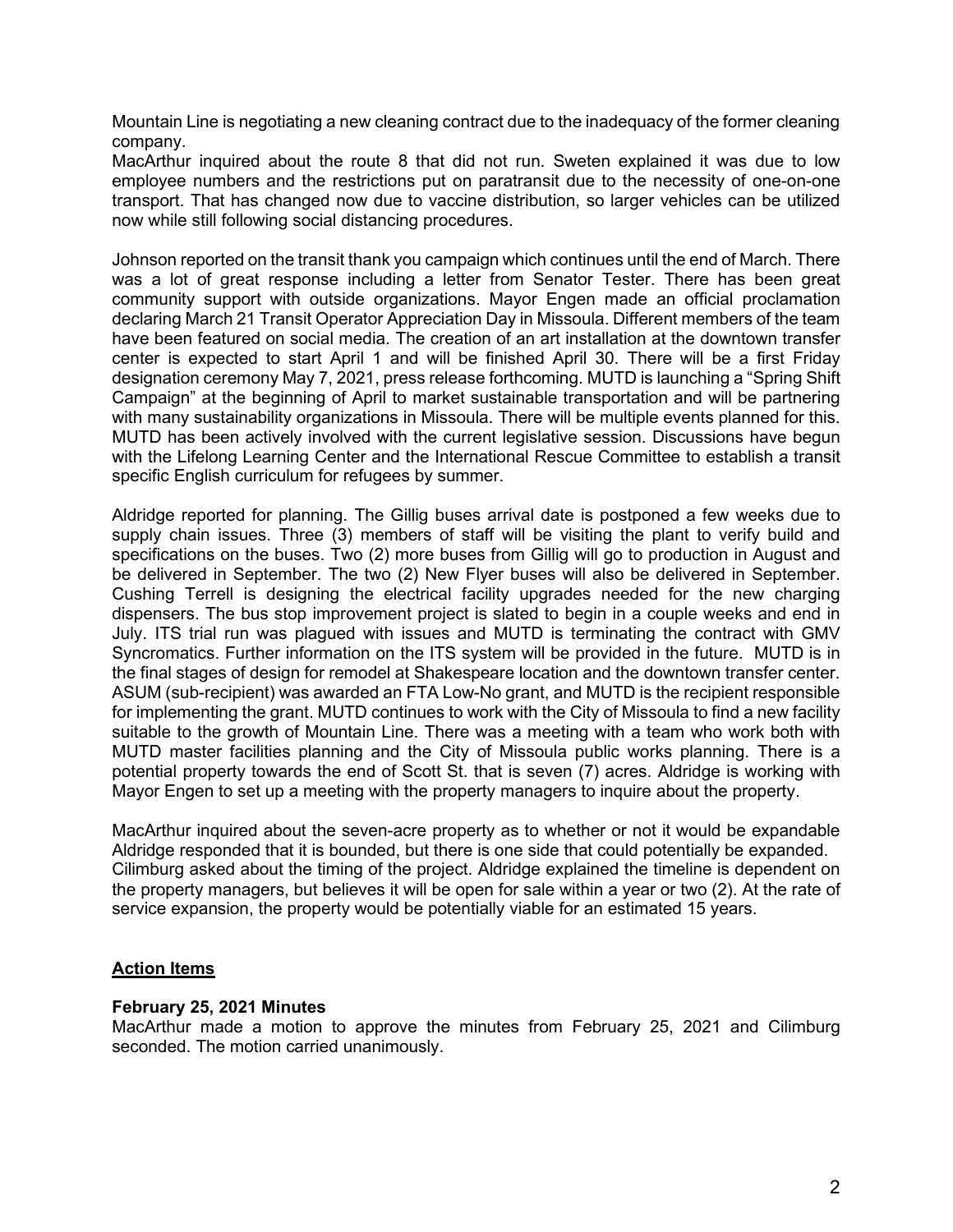#### **March 2021 Financial Statements**

Hanson presented the February 2021 financial statements.

Overall, everything is underbudget except maintenance expenses which are expected to be lower in the future due to engine re-builds which are completed for the fiscal year.

The CARES assistance funding increased because the second quarter expenses were submitted and received in the second week of February. Paratransit needs are growing but Mountain Line continues to be under budget. Cilimburg inquired whether CARES money was affected by revenue brought in. Hanson explained it was dependent on operating expenses from two years prior and Mountain Line would not receive less because of the zero-fare model.

Hanson presented Proforma FY 2022 first draft and briefly addressed how finances would be impacted by the purchase of a second facility and an upgraded fleet.

MacArthur made a motion to approve the financial statements for February 25, 2021 and Goldman seconded. The motion carried unanimously.

#### **Cleaning Services Contract**

Sweten recommended a two (2) year contract with Catch All, Cleaning Maintenance and Management, LLC in the amount of \$54,900 annually. Mountain Line did not receive adequate service from the previous company and negotiated down the contract due to services not rendered. Catch All, Cleaning Maintenance and Management, LLC will be more expensive than the previous cleaner, but has already proven to be more affective, consistent, and professional in their services.

Cilimburg moves to execute the contract for \$54,900 with Catch All, Cleaning Maintenance and Management LLC., and Dodson seconded the motion. The motion carried unanimously.

#### **Petition into the MUTD—Stillwaters on the Clark Fork #3**

Stone recommended approving resolution 21-01 to expand the boundaries of the Missoula Urban Transportation District to include the Stillwaters on the Clark Fork #3 subdivision.

# **Petition into the MUTD—McNett Flats**

Stone recommended approving resolution 21-02 to expand the boundaries of the Missoula Urban Transportation District to include the McNett Flats subdivision.

#### **Petition into the MUTD—Heron's Landing**

Stone recommended approving resolution 21-03 to expand the boundaries of the Missoula Urban Transportation District to include the Heron's Landing subdivision.

#### **Petition into the MUTD—Parel 1-A of COS 6689**

Stone recommended approving resolution 21-04 to expand the boundaries of the Missoula Urban Transportation District to include the Parcel 1-A of COS 6689.

#### **Petition into the MUTD—44 Ranch Phase 11**

Stone recommended approving resolution 21-05 to expand the boundaries of the Missoula Urban Transportation District to include the 44 Ranch Phase 11 subdivision.

#### **Petition into the MUTD—Dilworth Addition**

Stone recommended approving resolution 21-06 to expand the boundaries of the Missoula Urban Transportation District to include the Dilworth Addition subdivision.